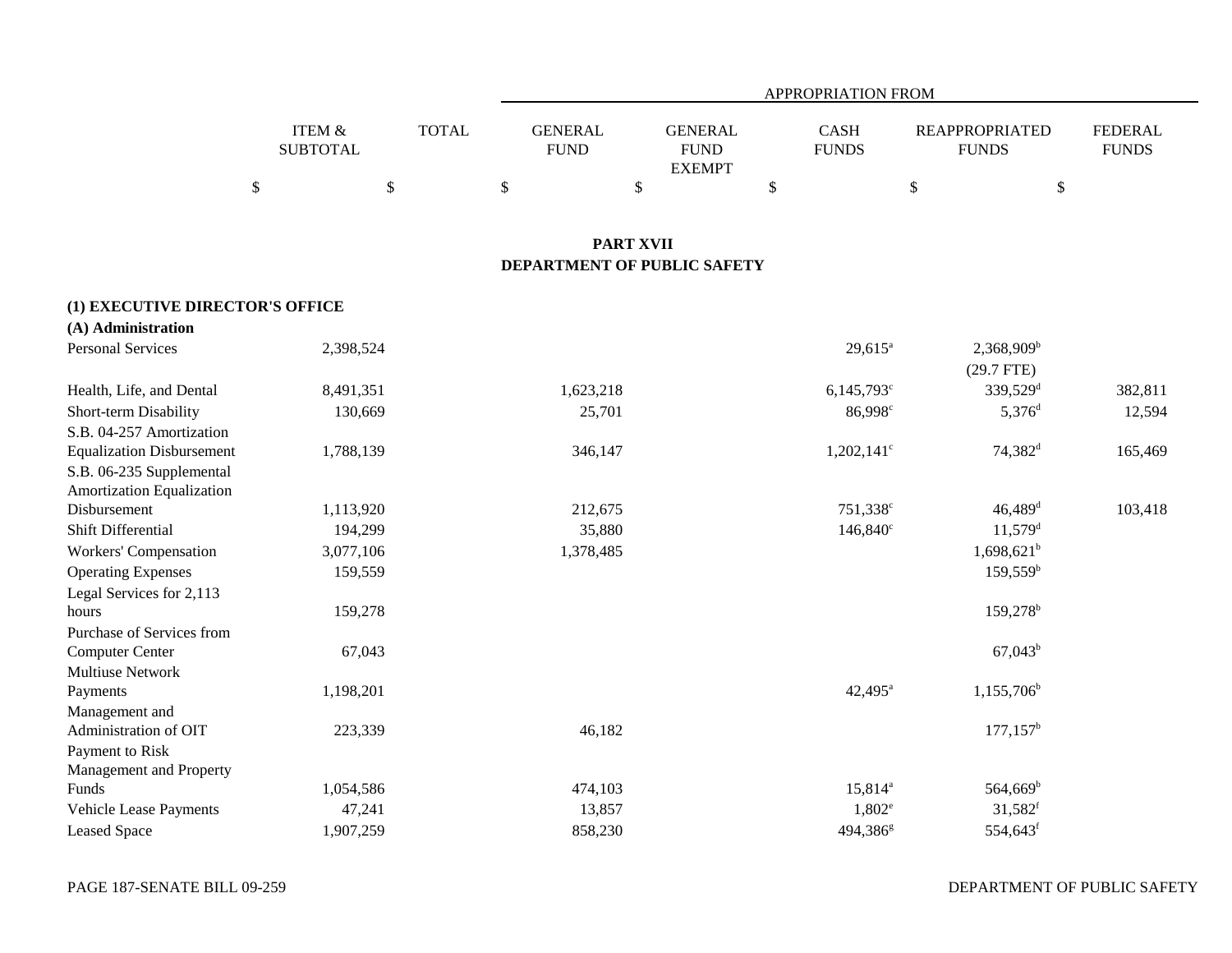|                                        |                           |              | APPROPRIATION FROM |                               |    |                                                |    |                             |    |                                       |                                |
|----------------------------------------|---------------------------|--------------|--------------------|-------------------------------|----|------------------------------------------------|----|-----------------------------|----|---------------------------------------|--------------------------------|
|                                        | ITEM &<br><b>SUBTOTAL</b> | <b>TOTAL</b> |                    | <b>GENERAL</b><br><b>FUND</b> |    | <b>GENERAL</b><br><b>FUND</b><br><b>EXEMPT</b> |    | <b>CASH</b><br><b>FUNDS</b> |    | <b>REAPPROPRIATED</b><br><b>FUNDS</b> | <b>FEDERAL</b><br><b>FUNDS</b> |
|                                        | \$<br>\$                  |              | \$                 |                               | \$ |                                                | \$ |                             | \$ | \$                                    |                                |
| Capitol Complex Leased                 |                           |              |                    |                               |    |                                                |    |                             |    |                                       |                                |
| Space<br><b>Communication Services</b> | 1,332,478                 |              |                    | 156,295                       |    |                                                |    | 521,234 <sup>g</sup>        |    | 654,949h                              |                                |
| Payments                               | 629,954                   |              |                    |                               |    |                                                |    | 584,573 <sup>g</sup>        |    | $39,053^h$                            | 6,328                          |
| Utilities                              | 87,407                    |              |                    |                               |    |                                                |    | 85,907 <sup>a</sup>         |    | $1,500^{\rm i}$                       |                                |
| Distributions to Local                 |                           |              |                    |                               |    |                                                |    |                             |    |                                       |                                |
| Government                             | 50,000                    |              |                    |                               |    |                                                |    | $50,000$ <sup>j</sup>       |    |                                       |                                |
|                                        | 24,110,353                |              |                    |                               |    |                                                |    |                             |    |                                       |                                |

<sup>a</sup> These amounts shall be from the Highway Users Tax Fund created in Section 43-4-201 (1) (a), C.R.S.

<sup>b</sup> These amounts shall be from indirect cost recoveries.

c Of these amounts, \$7,720,481 shall be from the Highway Users Tax Fund created in Section 43-4-201 (1) (a), C.R.S. and \$612,629 shall be from various sources.

<sup>d</sup> Of these amounts, \$79,327 shall be from other state agencies for dispatch services, \$60,227 shall be from the Department of Personnel capitol complex leased space rent proceeds, \$23,425 shall be from indirect cost recoveries, and \$314,376 shall be from various sources.

e This amount shall be from various sources.

f Of these amounts, \$519,853 shall be from indirect cost recoveries, and \$66,372 shall be from Limited Gaming funds appropriated to the Department of Revenue.

g Of these amounts, \$1,552,009 shall be from the Highway Users Tax Fund created in Section 43-4-201 (1) (a), C.R.S. and \$48,184 shall be from various sources.

h Of these amounts, \$668,973 shall be from indirect cost recoveries and \$25,029 shall be from various sources.

<sup>i</sup> This amount shall be from Limited Gaming funds appropriated to the Department of Revenue.

j This amount shall be from the Hazardous Materials Safety Fund created in Section 42-20-107 (1), C.R.S.

## **(B) Special Programs**

(1) Witness Protection Program

| Witness Protection Fund | 83,000  | 83,000 |                     |
|-------------------------|---------|--------|---------------------|
| Witness Protection Fund |         |        |                     |
| Expenditures            | 83,000  |        | 83,000 <sup>a</sup> |
|                         | 166.000 |        |                     |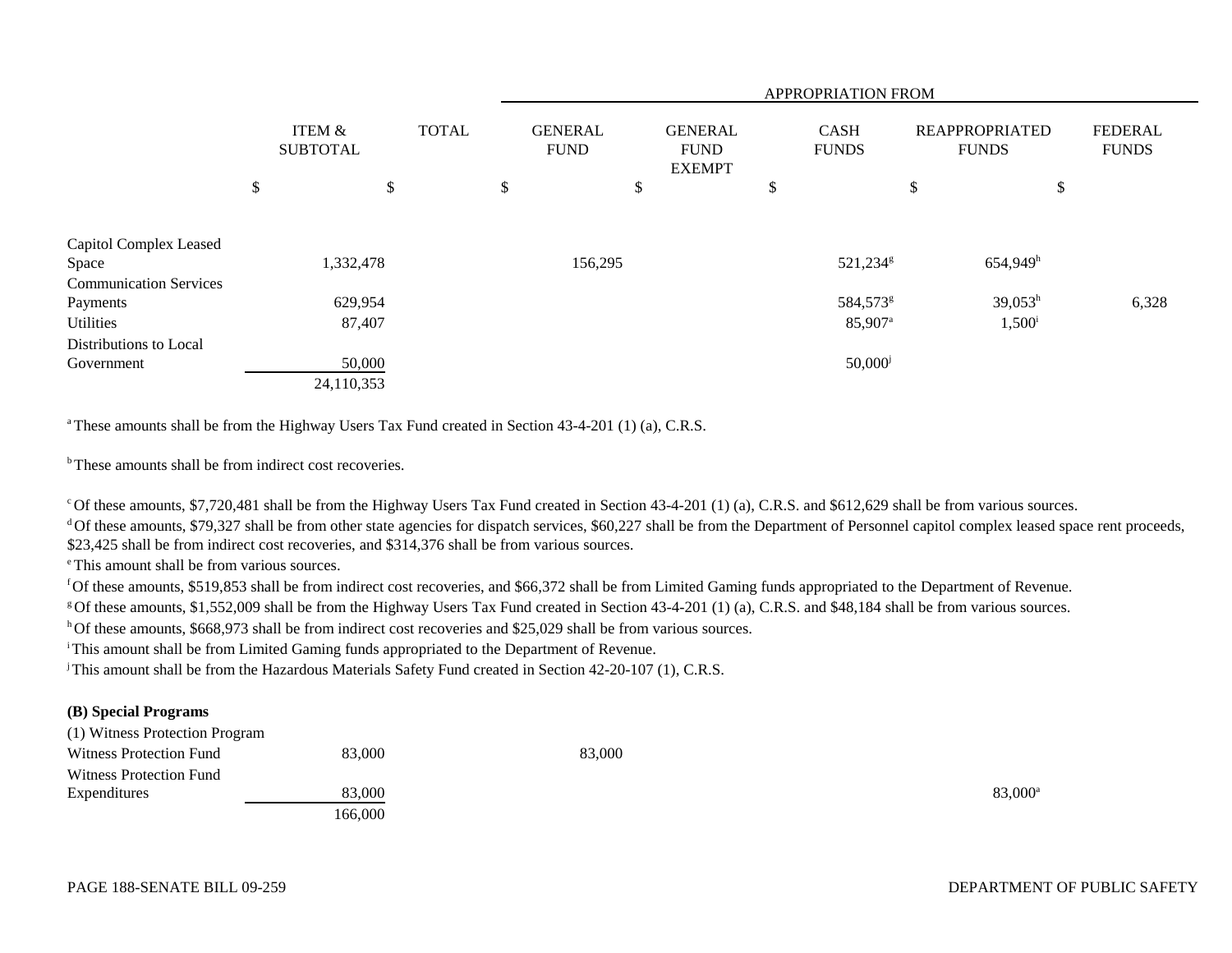|                                                                                                               |                           |              |                               |                                                | APPROPRIATION FROM        |                                       |                                |
|---------------------------------------------------------------------------------------------------------------|---------------------------|--------------|-------------------------------|------------------------------------------------|---------------------------|---------------------------------------|--------------------------------|
|                                                                                                               | ITEM &<br><b>SUBTOTAL</b> | <b>TOTAL</b> | <b>GENERAL</b><br><b>FUND</b> | <b>GENERAL</b><br><b>FUND</b><br><b>EXEMPT</b> | CASH<br><b>FUNDS</b>      | <b>REAPPROPRIATED</b><br><b>FUNDS</b> | <b>FEDERAL</b><br><b>FUNDS</b> |
|                                                                                                               | $\$$                      | $\mathbb{S}$ | \$                            | \$                                             | $\boldsymbol{\mathsf{S}}$ | \$<br>$\$\,$                          |                                |
| <sup>a</sup> This amount shall be from the Witness Protection Fund created in Section 24-33.5-106 (6), C.R.S. |                           |              |                               |                                                |                           |                                       |                                |
| (2) Colorado Integrated Criminal Justice Information System (CICJIS)                                          |                           |              |                               |                                                |                           |                                       |                                |
| <b>Personal Services</b>                                                                                      | 1,131,978                 |              |                               |                                                |                           | 883,726 <sup>a</sup><br>$(11.0$ FTE)  | 248,252                        |
| <b>Operating Expenses</b>                                                                                     | 200,502<br>1,332,480      |              |                               |                                                |                           | $150,502^{\text{a}}$                  | 50,000                         |
| <sup>a</sup> These amounts shall be from indirect cost recoveries.                                            |                           |              |                               |                                                |                           |                                       |                                |
| (3) School Resource Center Services                                                                           |                           |              |                               |                                                |                           |                                       |                                |
| <b>Program Costs</b>                                                                                          | 445,106                   |              | 445,106<br>$(5.0$ FTE)        |                                                |                           |                                       |                                |
|                                                                                                               |                           | 26,053,939   |                               |                                                |                           |                                       |                                |
| (2) COLORADO STATE PATROL                                                                                     |                           |              |                               |                                                |                           |                                       |                                |
| Colonel, Lt. Colonels,                                                                                        |                           |              |                               |                                                |                           |                                       |                                |
| Majors, and Captains                                                                                          | 4,001,285                 |              | 118,516                       |                                                | 3,882,769 <sup>a</sup>    |                                       |                                |
|                                                                                                               |                           |              | $(1.0$ FTE)                   |                                                | $(33.0$ FTE)              |                                       |                                |
| Sergeants, Technicians, and                                                                                   |                           |              |                               |                                                |                           |                                       |                                |
| Troopers                                                                                                      | 48,706,984                |              | 1,326,281                     |                                                | 45,984,505 <sup>b</sup>   | 1,396,198 <sup>c</sup>                |                                |
|                                                                                                               |                           |              | $(18.0$ FTE)                  |                                                | $(576.0$ FTE)             | $(17.6$ FTE)                          |                                |
| Civilians                                                                                                     | 5,015,976                 |              | 42,726                        |                                                | 4,907,255 <sup>d</sup>    | $65,995^{\circ}$                      |                                |
|                                                                                                               |                           |              | $(1.0$ FTE)                   |                                                | $(79.5$ FTE)              | $(1.0$ FTE)                           |                                |
| Retirements                                                                                                   | 400,000                   |              |                               |                                                | $400,000$ <sup>a</sup>    |                                       |                                |
| Overtime                                                                                                      | 1,403,815                 |              |                               |                                                | 1,378,553 <sup>d</sup>    | $25,262^{\circ}$                      |                                |
| <b>Operating Expenses</b>                                                                                     | 7,327,970                 |              | 462,528                       |                                                | $6,721,023$ <sup>d</sup>  | $144,419$ <sup>c</sup>                |                                |
| <b>MDC</b> Asset Maintenance                                                                                  | 843,020                   |              |                               |                                                | 843,020 <sup>a</sup>      |                                       |                                |

PAGE 189-SENATE BILL 09-259

DEPARTMENT OF PUBLIC SAFETY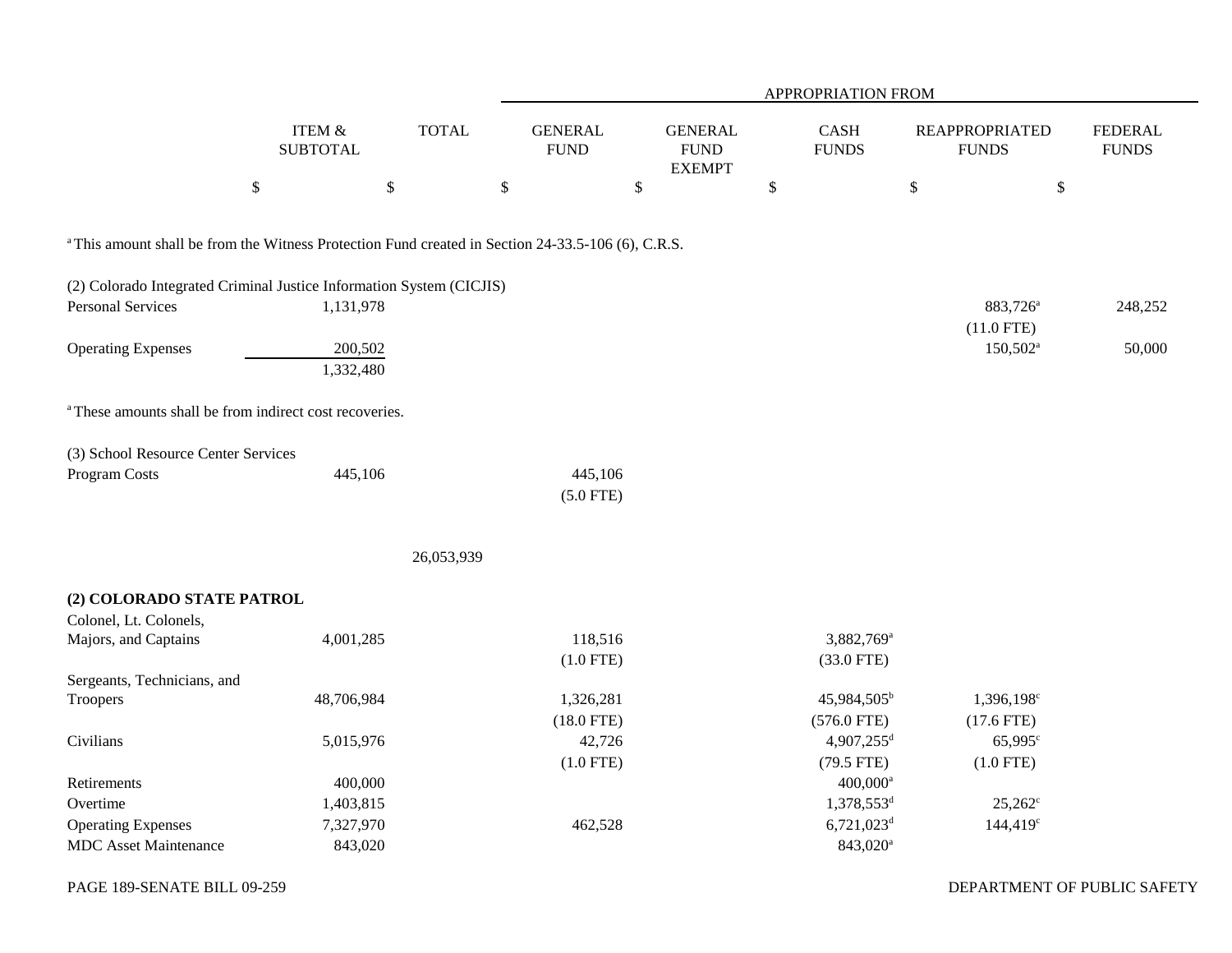|                                                                 |                                      |              | APPROPRIATION FROM |                               |                                                |              |                                                                   |                                                              |                                |  |  |
|-----------------------------------------------------------------|--------------------------------------|--------------|--------------------|-------------------------------|------------------------------------------------|--------------|-------------------------------------------------------------------|--------------------------------------------------------------|--------------------------------|--|--|
|                                                                 | <b>ITEM &amp;</b><br><b>SUBTOTAL</b> | <b>TOTAL</b> |                    | <b>GENERAL</b><br><b>FUND</b> | <b>GENERAL</b><br><b>FUND</b><br><b>EXEMPT</b> |              | <b>CASH</b><br><b>FUNDS</b>                                       | <b>REAPPROPRIATED</b><br><b>FUNDS</b>                        | <b>FEDERAL</b><br><b>FUNDS</b> |  |  |
|                                                                 | $\mathbb{S}$<br>\$                   |              | $\$$               |                               | $\$$                                           | $\mathbb{S}$ |                                                                   | $\mathbb{S}$                                                 | $\$$                           |  |  |
| Vehicle Lease Payments<br><b>Communications Program</b>         | 4,710,755<br>7,556,458               |              |                    | 141,984                       |                                                |              | 4,408,089 <sup>e</sup><br>6,821,033 <sup>e</sup><br>$(130.1$ FTE) | $58,124$ <sup>f</sup><br>720,370 <sup>g</sup><br>$(9.0$ FTE) | 102,558<br>15,055              |  |  |
| <b>State Patrol Training</b><br>Academy                         | 2,392,917                            |              |                    |                               |                                                |              | $1,905,048$ <sup>h</sup><br>$(17.0$ FTE)                          | 487,869 <sup>i</sup>                                         |                                |  |  |
| Safety and Law<br><b>Enforcement Support</b>                    | 2,928,849                            |              |                    |                               |                                                |              | 466,569                                                           | $2,462,280^k$<br>$(4.0$ FTE)                                 |                                |  |  |
| Aircraft Program                                                | 734,944                              |              |                    |                               |                                                |              | 541,938 <sup>1</sup><br>$(4.5$ FTE)                               | $193,006^m$<br>$(1.5$ FTE)                                   |                                |  |  |
| <b>Executive and Capitol</b><br><b>Complex Security Program</b> | 3,643,804                            |              |                    | 2,426,232<br>$(37.5$ FTE)     |                                                |              |                                                                   | $1,217,572$ <sup>n</sup><br>$(18.5$ FTE)                     |                                |  |  |
| Hazardous Materials Safety<br>Program                           | 1,114,529                            |              |                    |                               |                                                |              | 1,114,529°<br>$(12.0$ FTE)                                        |                                                              |                                |  |  |
| Automobile Theft<br>Prevention Authority                        | 5,219,598                            |              |                    |                               |                                                |              | 5,219,598 <sup>p</sup><br>$(3.0$ FTE)                             |                                                              |                                |  |  |
| Victim Assistance                                               | 657,694                              |              |                    |                               |                                                |              | 200,000 <sup>q</sup>                                              | 282,694 <sup>r</sup><br>$(5.0$ FTE)                          | 175,000<br>$(1.8$ FTE)         |  |  |
| Counter-drug Program                                            | 4,000,000                            |              |                    |                               |                                                |              | $4,000,000$ <sup>s</sup>                                          |                                                              |                                |  |  |
| Motor Carrier Safety and<br><b>Assistance Program Grants</b>    | 2,668,489                            |              |                    |                               |                                                |              |                                                                   |                                                              | 2,668,489<br>$(22.0$ FTE)      |  |  |
| <b>Federal Safety Grants</b>                                    | 1,076,795                            |              |                    |                               |                                                |              |                                                                   |                                                              | 1,076,795<br>$(2.0$ FTE)       |  |  |
| <b>Indirect Cost Assessment</b>                                 | 8,148,608                            |              |                    |                               |                                                |              | $7,566,905$ <sup>t</sup>                                          | 375,941 <sup>u</sup>                                         | 205,762                        |  |  |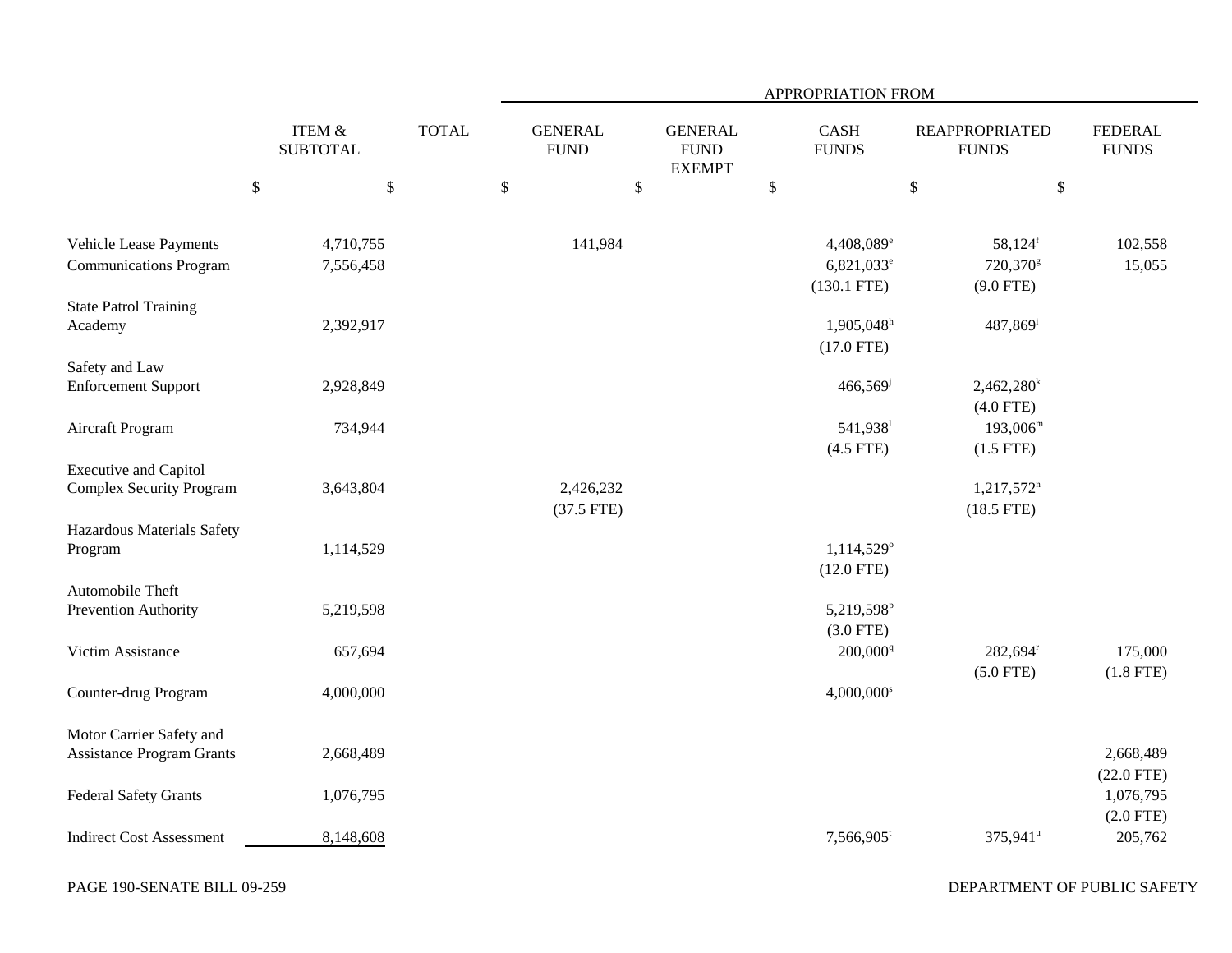|                   |       |                | APPROPRIATION FROM           |              |                       |                |  |  |  |  |  |
|-------------------|-------|----------------|------------------------------|--------------|-----------------------|----------------|--|--|--|--|--|
| <b>ITEM &amp;</b> | TOTAL | <b>GENERAL</b> | GENERAL                      | <b>CASH</b>  | <b>REAPPROPRIATED</b> | <b>FEDERAL</b> |  |  |  |  |  |
| <b>SUBTOTAL</b>   |       | <b>FUND</b>    | <b>FUND</b><br><b>EXEMPT</b> | <b>FUNDS</b> | <b>FUNDS</b>          | <b>FUNDS</b>   |  |  |  |  |  |
|                   |       |                |                              |              |                       |                |  |  |  |  |  |

112,552,490

a These amounts shall be from the Highway Users Tax Fund created in Section 43-4-201 (1) (a), C.R.S.

<sup>b</sup> Of this amount, \$45,028,703 shall be from the Highway Users Tax Fund created in Section 43-4-201 (1) (a), C.R.S., \$867,315 shall be from the E-470 Toll Road Authority, \$35,231 shall be from the Vehicle Identification Number Inspection Fund created in Section 42-5-204 (2) (a), C.R.S., and \$53,256 shall be from various sources.

<sup>c</sup> Of these amounts \$1,582,716 shall be from Limited Gaming funds appropriated to the Department of Revenue and \$49,158 shall be from the Department of Transportation.

<sup>d</sup> Of these amounts, \$12,433,824 shall be from the Highway Users Tax Fund created in Section 43-4-201 (1) (a), C.R.S., \$140,650 shall be from the E-470 Toll Road Authority, \$119,328 shall be from the Vehicle Identification Number Inspection Fund created in Section 42-5-204 (2) (a), C.R.S., and \$313,029 shall be from various sources.

<sup>e</sup> Of these amounts, \$10,439,007 shall be from the Highway Users Tax Fund created in Section 43-4-201 (1) (a), C.R.S., \$614,547 shall be from user fees from non-state agencies, and \$175,568 shall be from various sources.

f This amount shall be from various sources.

g Of this amount, \$250,583 shall be from the Department of Transportation, \$132,861 shall be from Limited Gaming funds appropriated to the Department of Revenue, \$125,237 shall be from the Department of Corrections, \$90,776 shall be from the Division of Wildlife, \$81,283 shall be from the Department of Revenue, \$28,222 shall be from the Department of Natural Resources, \$11,011 shall be from the Department of Higher Education (Adams State College), and \$397 shall be from the Colorado Bureau of Investigation. <sup>h</sup> Of this amount, \$1,824,210 shall be from the Highway Users Tax Fund created in Section 43-4-201 (1) (a), C.R.S. and \$80,838 shall be from user fees from non-state agencies.

<sup>i</sup> This amount shall be from user fees collected from other state agencies.

j Of this amount, \$458,680 shall be from user fees collected from non-state agencies and \$7,889 shall be from various sources.

<sup>k</sup> Of this amount, \$1,818,104 shall be from the Department of Transportation and \$644,176 shall be from user fees collected from other state agencies.

<sup>1</sup>Of this amount, \$352,147 shall be from the Highway Users Tax Fund created in Section 43-4-201 (1) (a), C.R.S., \$180,000 shall be from the Aircraft Engine Fund, and \$9,791 shall be from various sources.

m This amount shall be from user fees collected from other state agencies.

<sup>n</sup> Of this amount, \$288,853 shall be from indirect cost recoveries, \$277,093 shall be from the Judicial Department, \$266,807 shall be from the Department of Personnel capitol complex leased space rent proceeds, \$254,853 shall be from the Legislative Department, and \$129,966 shall be from the Department of Law.

<sup>o</sup> Of this amount, \$802,275 shall be from the Highway Users Tax Fund created in Section 43-4-201 (1) (a), C.R.S., \$190,158 shall be from the Nuclear Materials Transportation Fund created in Section 42-20-511, C.R.S., and \$122,096 shall be from the Hazardous Materials Safety Fund created in Section 42-20-107 (1), C.R.S.

p This amount shall be from the Colorado Auto Theft Prevention Cash Fund created in Section 42-5-112 (4) (a), C.R.S.

<sup>q</sup> This amount shall be from compulsory insurance fine revenue associated with Section 42-4-1409 (1), C.R.S.

r This amount shall be from the Division of Criminal Justice, Victims and Witnesses Assistance and Law Enforcement Fund created in Section 24-4.2-103, C.R.S.

s This amount shall be from local governments for the purchase of counter-drug equipment from the federal government pursuant to Title 10, Chapter 18, Section 381 U.S.C.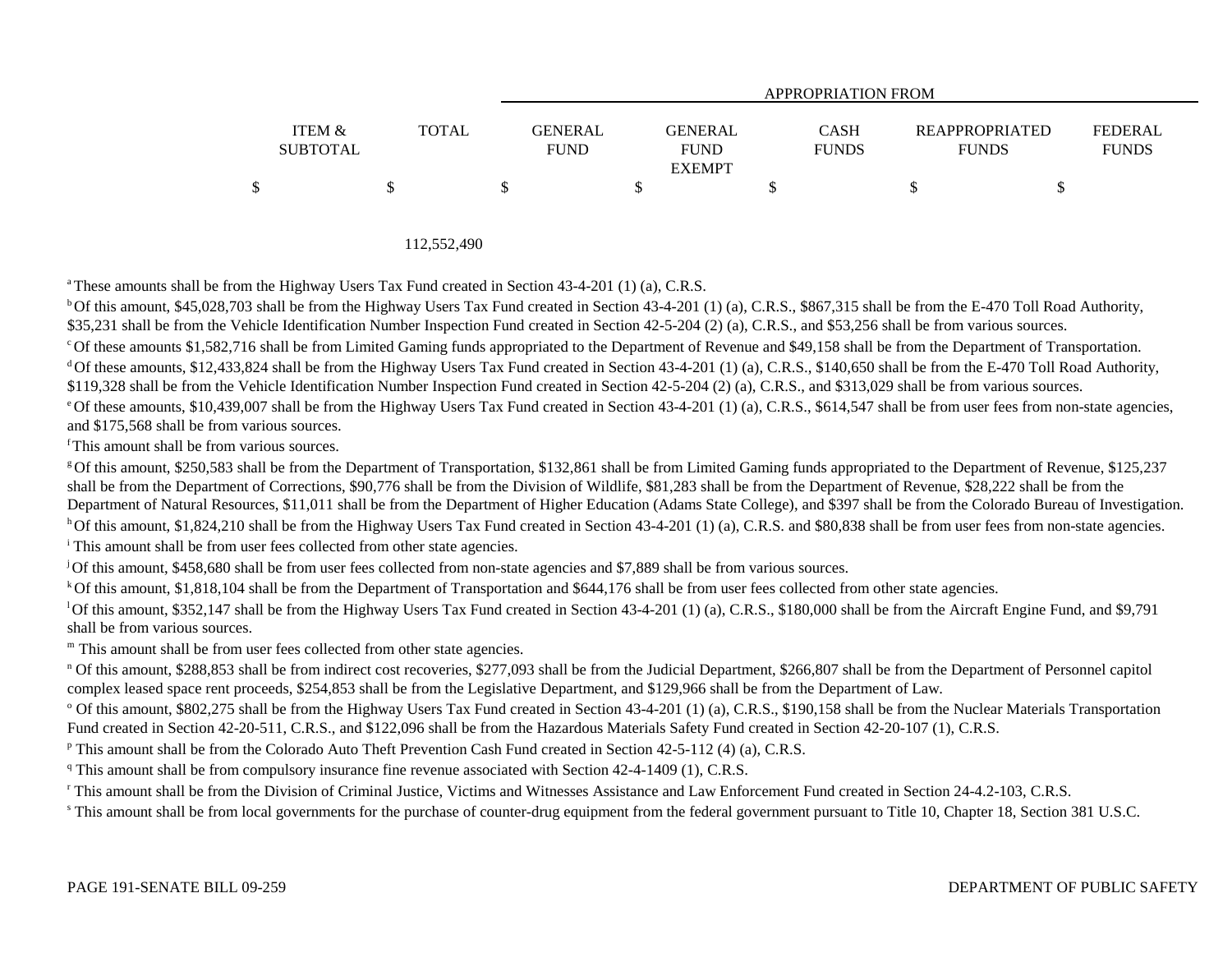|                                      |              | APPROPRIATION FROM                                             |                      |                                       |                                |  |  |  |  |  |
|--------------------------------------|--------------|----------------------------------------------------------------|----------------------|---------------------------------------|--------------------------------|--|--|--|--|--|
| <b>ITEM &amp;</b><br><b>SUBTOTAL</b> | <b>TOTAL</b> | <b>GENERAL</b><br><b>GENERAL</b><br><b>FUND</b><br><b>FUND</b> | CASH<br><b>FUNDS</b> | <b>REAPPROPRIATED</b><br><b>FUNDS</b> | <b>FEDERAL</b><br><b>FUNDS</b> |  |  |  |  |  |
|                                      |              | <b>EXEMPT</b>                                                  |                      |                                       |                                |  |  |  |  |  |
| Φ                                    |              |                                                                |                      |                                       |                                |  |  |  |  |  |

t Of this amount, \$7,359,355 shall be from the Highway Users Tax Fund created in Section 43-4-201 (1) (a), C.R.S., \$106,240 shall be from the E-470 Toll Road Authority, \$13,076 shall be from the Vehicle Identification Number Inspection Fund created in Section 42-5-204 (2) (a), C.R.S., and \$88,234 shall be from various sources.

<sup>u</sup> Of this amount, \$59,229 shall be from other agencies for dispatch services, \$10,298 shall be from the Department of Natural Resources, Division of Wildlife, and \$306,414 shall be from various sources.

### **(3) OFFICE OF PREPAREDNESS, SECURITY, AND FIRE SAFETY**

| <b>Personal Services</b>        | 948,439   | 234,963     | 555,476 <sup>a</sup> | $158,000^{\rm b}$ |             |
|---------------------------------|-----------|-------------|----------------------|-------------------|-------------|
|                                 |           | $(3.0$ FTE) | $(8.0$ FTE)          | $(2.5$ FTE)       |             |
| <b>Operating Expenses</b>       | 529,575   | 17,089      | 487,903 <sup>a</sup> | $24,583^b$        |             |
| Office of Anti-Terrorism        |           |             |                      |                   |             |
| Planning and Training           |           |             |                      |                   |             |
| <b>Personal Services</b>        | 440,659   | 99,736      |                      |                   | 340,923     |
|                                 |           | $(1.0$ FTE) |                      |                   | $(5.0$ FTE) |
| Office of Anti-Terrorism        |           |             |                      |                   |             |
| Planning and Training           |           |             |                      |                   |             |
| <b>Operating Expenses</b>       | 11,941    | 950         |                      |                   | 10,991      |
| <b>Federal Grants</b>           | 75,289    |             |                      |                   | 75,289      |
|                                 |           |             |                      |                   | $(0.5$ FTE) |
| <b>Indirect Cost Assessment</b> | 114,873   |             | $63,511^a$           | $17,911^b$        | 33,451      |
|                                 | 2,120,776 |             |                      |                   |             |

<sup>a</sup> These amounts shall be from the Firefighter and First Responder Certification Fund created in Section 24-33.5-1207 (1), C.R.S., the Fire Service Education and Training Fund created in Section 24-33.5-1207.5 (1), C.R.S., the Hazardous Materials Responder Voluntary Certification Fund created in Section 24-33.5-1405, C.R.S., the Fire Suppression Cash Fund created in Section 24-33.5-1207.6, C.R.S., the Fireworks Licensing Cash Fund created in Section 12-28-104 (6) (b), C.R.S., and various other sources of cash funds including funds pursuant to Section 24-33.5-1203, C.R.S.

<sup>b</sup> These amounts shall be from Limited Gaming funds appropriated to the Department of Revenue and from the Public Safety Inspection Fund created in Section 8-1-151, C.R.S.

### **(4) DIVISION OF CRIMINAL JUSTICE<sup>1</sup>**

#### **(A) Administration**

| <b>Personal Services</b> | 600<br>$\sim$ $\sim$<br>$\sim$ | $\Omega$<br>.01<br>. | 570.780 <sup>a</sup><br>770. | $376.769^b$ | 90.226<br>$\overline{\phantom{a}}$<br>00.220 |
|--------------------------|--------------------------------|----------------------|------------------------------|-------------|----------------------------------------------|
|--------------------------|--------------------------------|----------------------|------------------------------|-------------|----------------------------------------------|

### DEPARTMENT OF PUBLIC SAFETY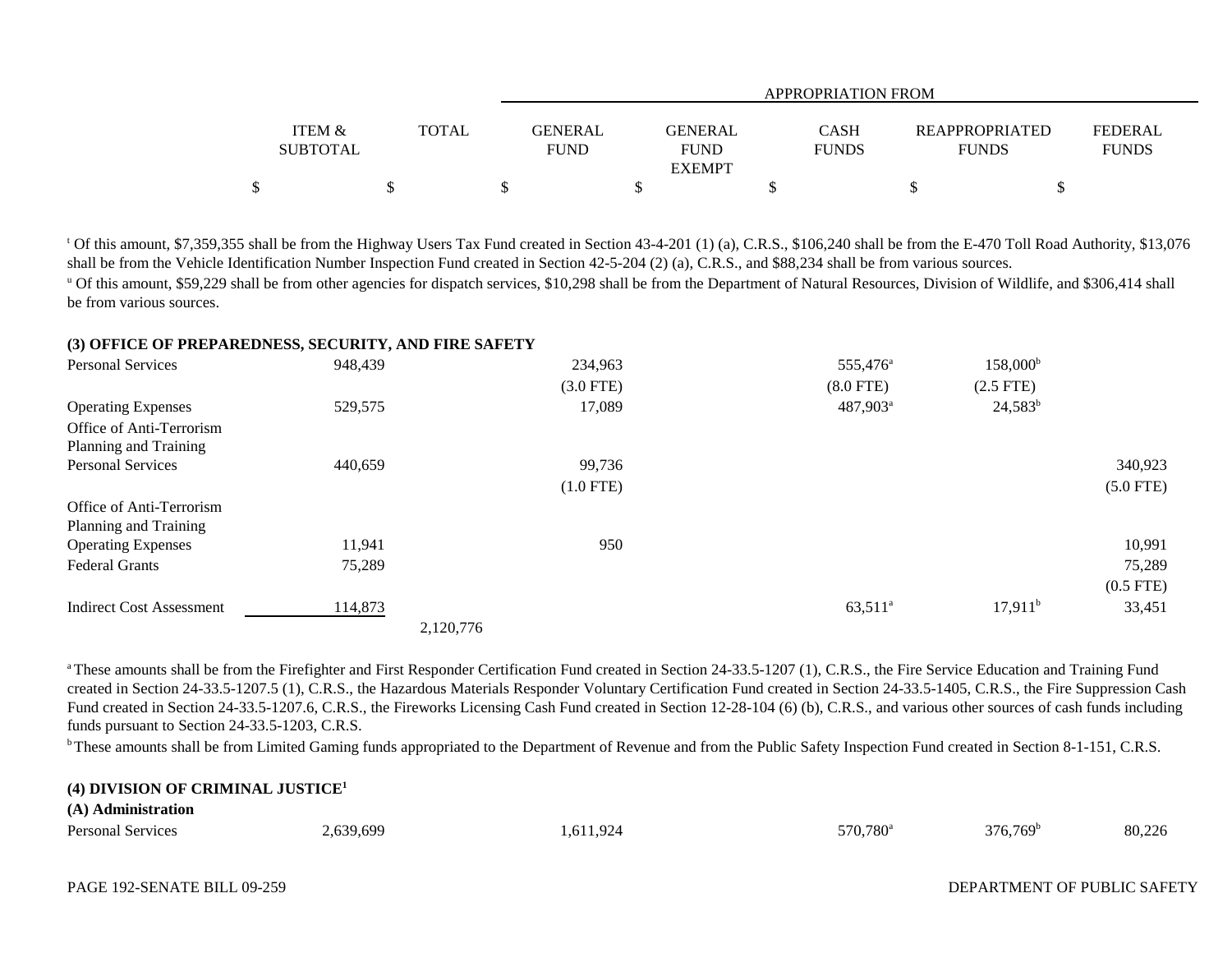|                                                               |                           |              | <b>APPROPRIATION FROM</b> |                               |                                                |                             |                                      |                                       |                                |  |
|---------------------------------------------------------------|---------------------------|--------------|---------------------------|-------------------------------|------------------------------------------------|-----------------------------|--------------------------------------|---------------------------------------|--------------------------------|--|
|                                                               | ITEM &<br><b>SUBTOTAL</b> | <b>TOTAL</b> |                           | <b>GENERAL</b><br><b>FUND</b> | <b>GENERAL</b><br><b>FUND</b><br><b>EXEMPT</b> | <b>CASH</b><br><b>FUNDS</b> |                                      | <b>REAPPROPRIATED</b><br><b>FUNDS</b> | <b>FEDERAL</b><br><b>FUNDS</b> |  |
|                                                               | \$                        | \$           | \$                        | \$                            |                                                | \$                          |                                      | \$                                    | \$                             |  |
| <b>Operating Expenses</b>                                     | 267,323                   |              |                           | $(22.8$ FTE)<br>192,238       |                                                |                             | $(7.6$ FTE)<br>$35,257$ <sup>a</sup> | $(1.9$ FTE)<br>$35,451^{\rm b}$       | $(1.3$ FTE)<br>4,377           |  |
| Recidivism Reduction and<br><b>Offender Diversion Package</b> |                           |              |                           |                               |                                                |                             |                                      |                                       |                                |  |
| Contract Analysis <sup>45</sup>                               | 50,000                    |              |                           | 50,000                        |                                                |                             |                                      |                                       |                                |  |
| <b>Indirect Cost Assessment</b>                               | 674,972                   |              |                           |                               |                                                |                             | $70,124^c$                           |                                       | 604,848                        |  |
|                                                               | 3,631,994                 |              |                           |                               |                                                |                             |                                      |                                       |                                |  |

<sup>a</sup> Of these amounts, \$457,748 shall be from the Victims Assistance and Law Enforcement Fund created in Section 24-33.5-506 (1), C.R.S., \$86,718 shall be from reserves in the Drug Offender Surcharge Fund created in Section 18-19-103 (4), C.R.S., \$37,603 shall be from the Short-term Innovative Health Program Grant Fund created in Section 25-36-101 (2), C.R.S., and \$23,968 shall be from gifts, grants, and donations.

<sup>b</sup> These amounts shall be from indirect cost recoveries.

<sup>c</sup> Of this amount, \$45,107 shall be from the Victims Assistance and Law Enforcement Fund created in Section 24-33.5-506 (1), C.R.S., \$16,361 shall be from the Sex Offender Surcharge Fund created in Section 18-21-103 (3), C.R.S., and \$8,656 shall be from reserves in the Drug Offender Surcharge Fund created in Section 18-19-103 (4), C.R.S.

### **(B) Victims Assistance**

| <b>Federal Victims Assistance</b> |              |                        |           |
|-----------------------------------|--------------|------------------------|-----------|
| and Compensation Grants           | 9,560,000    |                        | 9,560,000 |
| <b>State Victims Assistance</b>   |              |                        |           |
| and Law Enforcement               |              |                        |           |
| Program                           | 1,250,000    | 1,250,000 <sup>a</sup> |           |
| Child Abuse Investigation         | 317,725      | $317,725^{\rm b}$      |           |
|                                   |              | $(0.4$ FTE)            |           |
|                                   | 11, 127, 725 |                        |           |

<sup>a</sup> This amount shall be from the Victims Assistance and Law Enforcement Fund created in Section 24-33.5-506 (1), C.R.S.

<sup>b</sup> This amount shall be from the Child Abuse Investigation Surcharge Fund created in Section 18-24-103 (2) (a), C.R.S.

# **(C) Juvenile Justice and Delinquency Prevention**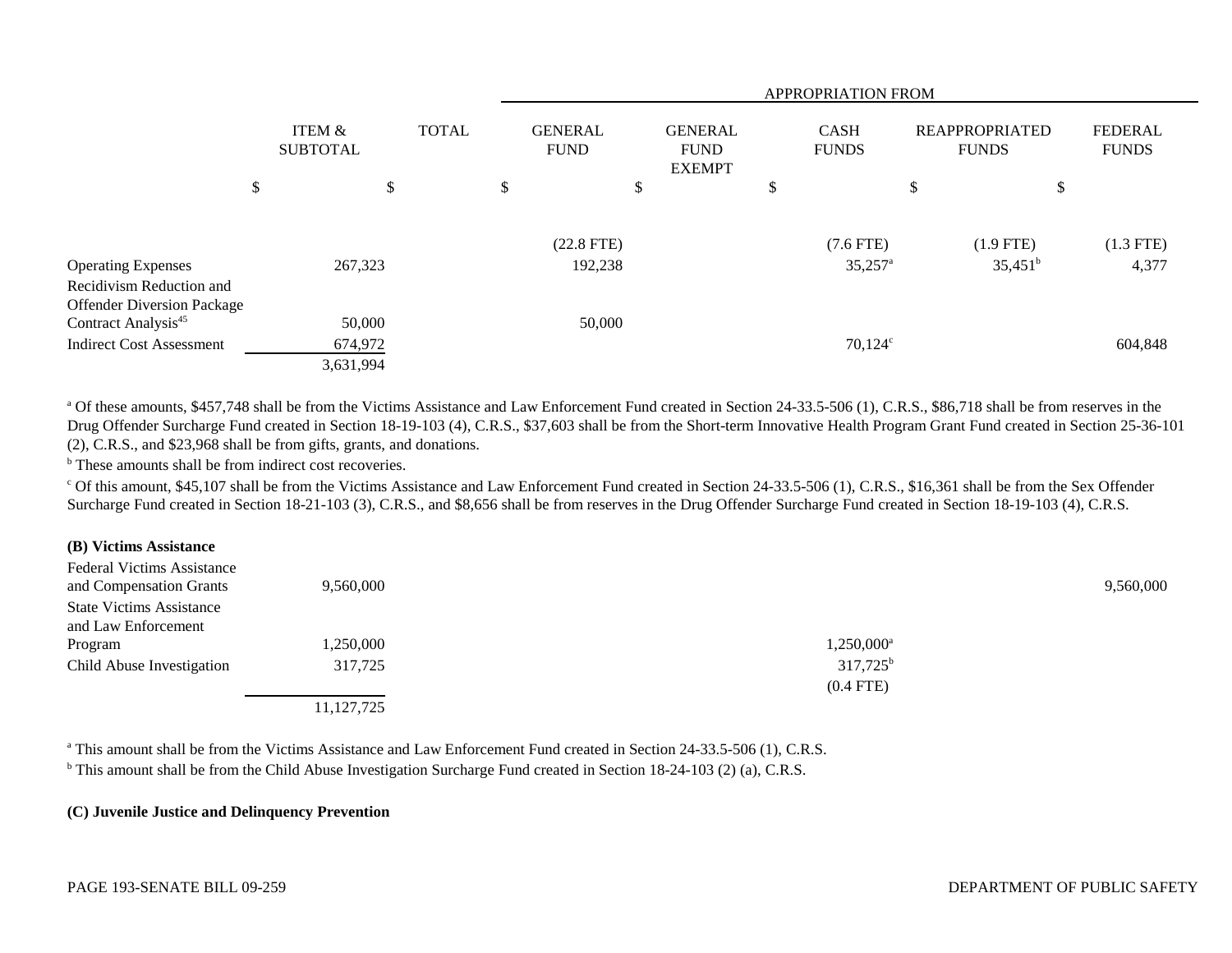|                                                                                                                                                                                                                                                                                                                                                |                           |              | APPROPRIATION FROM            |                                                |                             |                                       |                                |  |  |  |  |
|------------------------------------------------------------------------------------------------------------------------------------------------------------------------------------------------------------------------------------------------------------------------------------------------------------------------------------------------|---------------------------|--------------|-------------------------------|------------------------------------------------|-----------------------------|---------------------------------------|--------------------------------|--|--|--|--|
|                                                                                                                                                                                                                                                                                                                                                | ITEM &<br><b>SUBTOTAL</b> | <b>TOTAL</b> | <b>GENERAL</b><br><b>FUND</b> | <b>GENERAL</b><br><b>FUND</b><br><b>EXEMPT</b> | <b>CASH</b><br><b>FUNDS</b> | <b>REAPPROPRIATED</b><br><b>FUNDS</b> | <b>FEDERAL</b><br><b>FUNDS</b> |  |  |  |  |
| $\$\,$                                                                                                                                                                                                                                                                                                                                         | $\$$                      |              | $\mathbb{S}$                  | \$                                             | $\$$                        | $\mathbb{S}$                          | $\$$                           |  |  |  |  |
| Juvenile Justice<br>Disbursements<br>Juvenile Diversion<br>Programs                                                                                                                                                                                                                                                                            | 750,000<br>1,241,851      |              | 1,241,851<br>$(0.9$ FTE)      |                                                |                             |                                       | 750,000                        |  |  |  |  |
|                                                                                                                                                                                                                                                                                                                                                | 1,991,851                 |              |                               |                                                |                             |                                       |                                |  |  |  |  |
| (D) Community Corrections <sup>47, 48</sup><br><b>Community Corrections</b><br><b>Boards Administration</b><br><b>Transition Programs</b><br>including standard<br>residential services at an<br>average rate of \$37.74 per<br>day per offender, and<br>specialized substance abuse<br>treatment at an average rate<br>of \$55.52 per day per | 1,952,062                 |              | 1,952,062                     |                                                |                             |                                       |                                |  |  |  |  |
| offender<br><b>Diversion Programs</b><br>including standard<br>residential services at an<br>average rate of \$37.74 per<br>day per offender, and<br>standard nonresidential<br>services at an average rate<br>of \$5.12 per day per<br>offender                                                                                               | 22,770,240<br>24,765,812  |              | 22,770,240<br>24,765,812      |                                                |                             |                                       |                                |  |  |  |  |
| <b>Transitional Mental Health</b><br><b>Bed Differential</b>                                                                                                                                                                                                                                                                                   | 1,024,446                 |              | 1,024,446                     |                                                |                             |                                       |                                |  |  |  |  |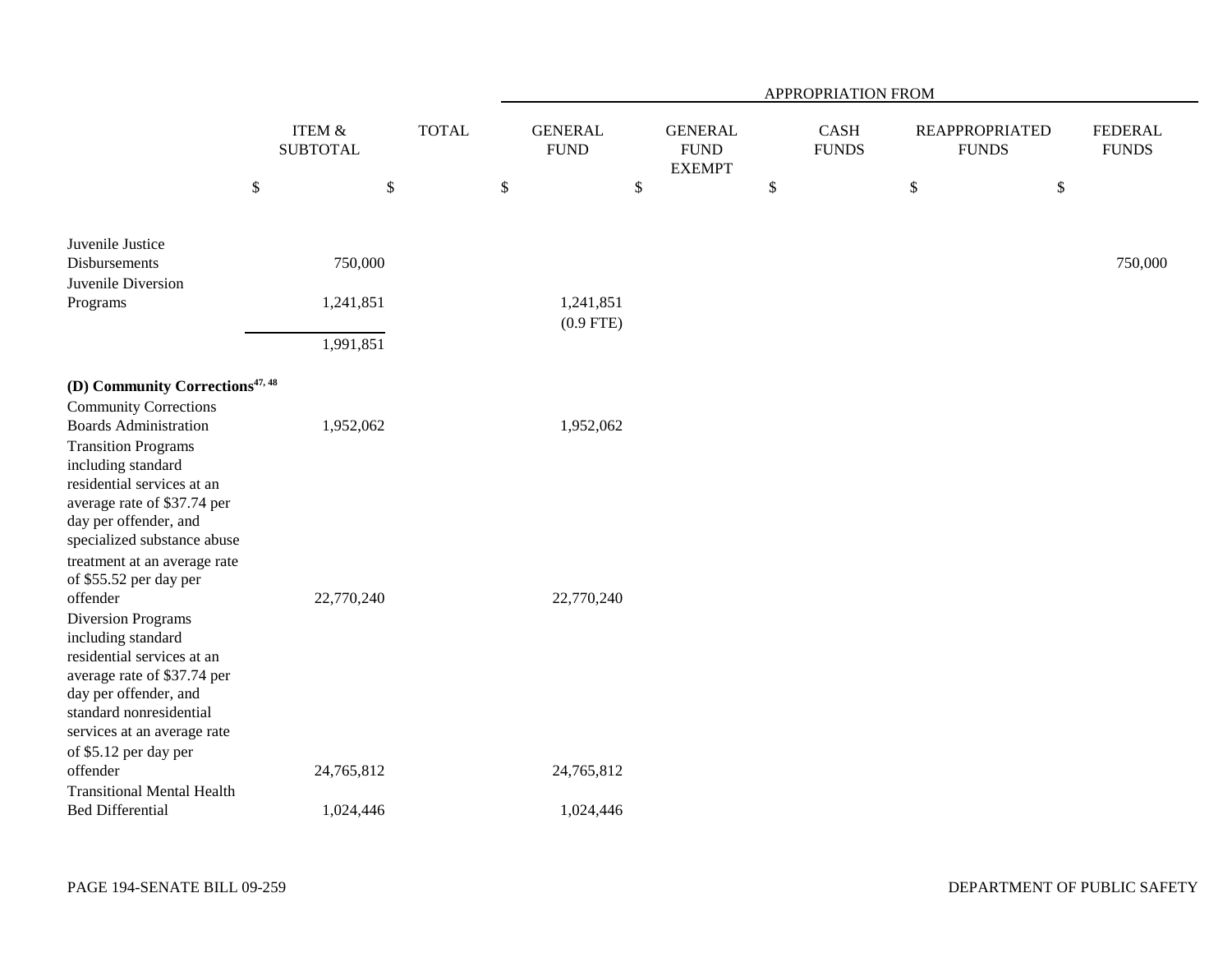|                                                                    |                                      |        |              |                               |                           |                                                 | APPROPRIATION FROM   |        |                                       |                                |
|--------------------------------------------------------------------|--------------------------------------|--------|--------------|-------------------------------|---------------------------|-------------------------------------------------|----------------------|--------|---------------------------------------|--------------------------------|
|                                                                    | <b>ITEM &amp;</b><br><b>SUBTOTAL</b> |        | <b>TOTAL</b> | <b>GENERAL</b><br><b>FUND</b> |                           | <b>GENERAL</b><br>${\rm FUND}$<br><b>EXEMPT</b> | CASH<br><b>FUNDS</b> |        | <b>REAPPROPRIATED</b><br><b>FUNDS</b> | <b>FEDERAL</b><br><b>FUNDS</b> |
|                                                                    | \$                                   | $\$\,$ |              | \$                            | $\boldsymbol{\mathsf{S}}$ |                                                 | \$                   | $\$\,$ | \$                                    |                                |
| Diversion Mental Health                                            |                                      |        |              |                               |                           |                                                 |                      |        |                                       |                                |
| <b>Bed Differential</b>                                            | 241,046                              |        |              | 241,046                       |                           |                                                 |                      |        |                                       |                                |
| <b>Specialized Services</b>                                        | 55,000                               |        |              | 55,000                        |                           |                                                 |                      |        |                                       |                                |
| Joan Eachon Re-entry                                               |                                      |        |              |                               |                           |                                                 |                      |        |                                       |                                |
| Program                                                            | 144,540                              |        |              | 144,540                       |                           |                                                 |                      |        |                                       |                                |
| <b>Substance Abuse Treatment</b>                                   |                                      |        |              |                               |                           |                                                 |                      |        |                                       |                                |
| Program                                                            | 1,323,614                            |        |              | 523,410                       |                           |                                                 | 800,204 <sup>a</sup> |        |                                       |                                |
| <b>Outpatient Therapeutic</b>                                      |                                      |        |              |                               |                           |                                                 |                      |        |                                       |                                |
| <b>Community Programs</b>                                          | 505,627                              |        |              | 505,627                       |                           |                                                 |                      |        |                                       |                                |
| Accelerated Non-                                                   |                                      |        |              |                               |                           |                                                 |                      |        |                                       |                                |
| <b>Residential Community</b><br><b>Corrections Diversion Pilot</b> |                                      |        |              |                               |                           |                                                 |                      |        |                                       |                                |
| Program                                                            | 197,392                              |        |              | 197,392                       |                           |                                                 |                      |        |                                       |                                |
| <b>Intensive Residential</b>                                       |                                      |        |              |                               |                           |                                                 |                      |        |                                       |                                |
| <b>Treatment Pilot Project</b>                                     | 194,076                              |        |              |                               |                           |                                                 | 194,076 <sup>a</sup> |        |                                       |                                |
|                                                                    | 53,173,855                           |        |              |                               |                           |                                                 |                      |        |                                       |                                |
|                                                                    |                                      |        |              |                               |                           |                                                 |                      |        |                                       |                                |

a These amounts shall be from the Drug Offender Surcharge Fund created in Section 18-19-103 (4), C.R.S.

| (E) Crime Control and System Improvement |           |             |                   |           |
|------------------------------------------|-----------|-------------|-------------------|-----------|
| State and Local Crime                    |           |             |                   |           |
| Control and System                       |           |             |                   |           |
| <b>Improvement Grants</b>                | 5,000,000 |             |                   | 5,000,000 |
| Sex Offender Surcharge                   |           |             |                   |           |
| Fund Program                             | 153,325   |             | $153,325^{\rm a}$ |           |
|                                          |           |             | $(1.5$ FTE)       |           |
| Sex Offender Supervision                 | 337,747   | 337,747     |                   |           |
|                                          |           | $(3.2$ FTE) |                   |           |
| <b>Treatment Provider</b>                |           |             |                   |           |
| Criminal Background                      |           |             |                   |           |
| Checks                                   | 49,950    |             | $49,950^{\rm b}$  |           |
|                                          |           |             |                   |           |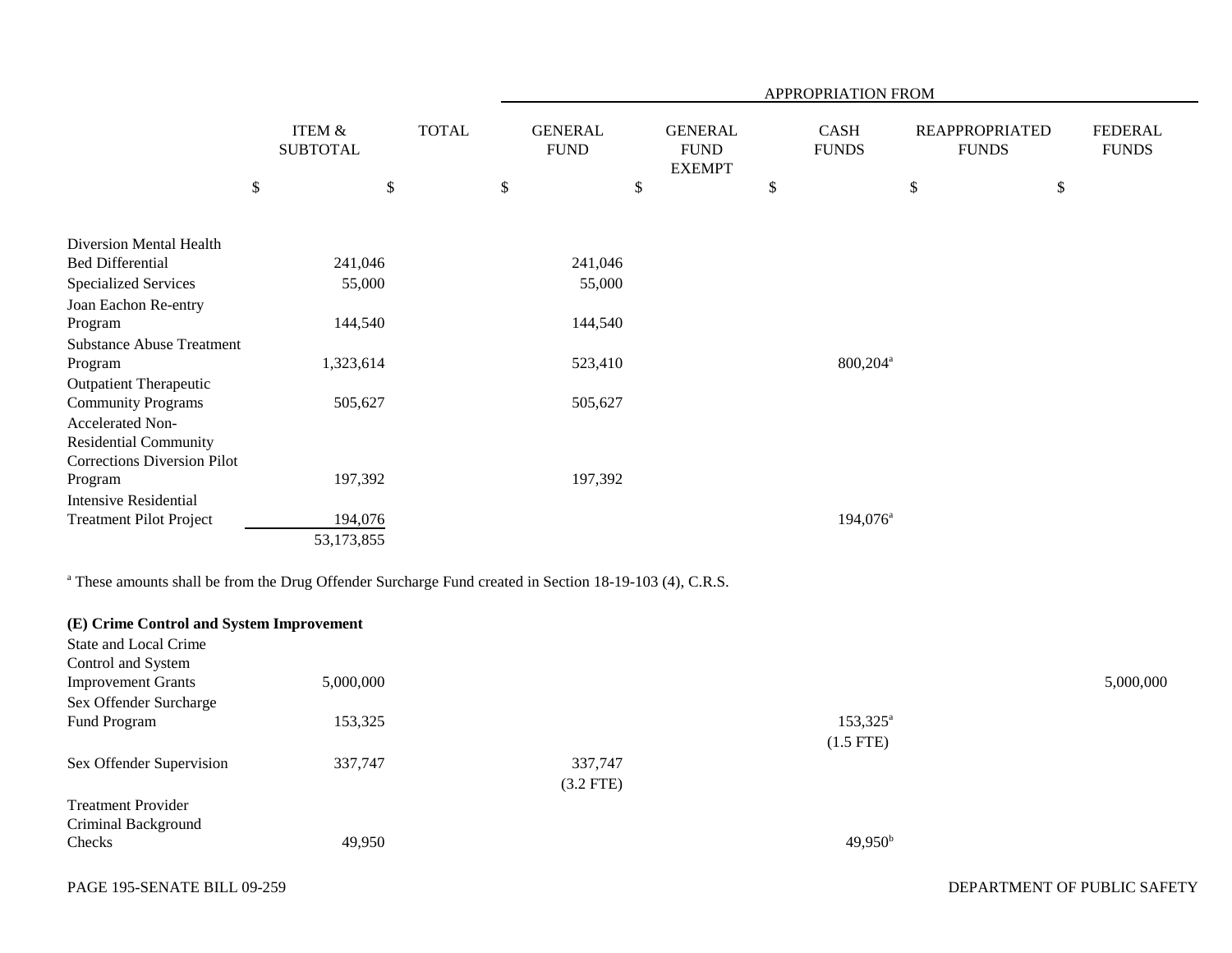|                                                    |      |                           |      |              |                               |      |                                                | APPROPRIATION FROM          |                                       |                                |
|----------------------------------------------------|------|---------------------------|------|--------------|-------------------------------|------|------------------------------------------------|-----------------------------|---------------------------------------|--------------------------------|
|                                                    |      | ITEM &<br><b>SUBTOTAL</b> |      | <b>TOTAL</b> | <b>GENERAL</b><br><b>FUND</b> |      | <b>GENERAL</b><br><b>FUND</b><br><b>EXEMPT</b> | <b>CASH</b><br><b>FUNDS</b> | <b>REAPPROPRIATED</b><br><b>FUNDS</b> | <b>FEDERAL</b><br><b>FUNDS</b> |
|                                                    | $\$$ |                           | $\$$ |              | \$                            | $\$$ |                                                | \$                          | \$                                    | \$                             |
|                                                    |      |                           |      |              |                               |      |                                                | $(0.6$ FTE)                 |                                       |                                |
| Colorado Regional and<br><b>Community Policing</b> |      |                           |      |              |                               |      |                                                |                             |                                       |                                |
| Institute                                          |      | 775,246                   |      |              |                               |      |                                                |                             | 376,816 <sup>c</sup><br>$(2.5$ FTE)   | 398,430<br>$(3.7$ FTE)         |
| <b>Federal Grants</b>                              |      | 3,726,573                 |      |              |                               |      |                                                |                             |                                       | 3,726,573<br>$(17.5$ FTE)      |
| Criminal Justice Training<br>Fund                  |      |                           |      |              |                               |      |                                                | 139,488 <sup>d</sup>        |                                       |                                |
|                                                    |      | 139,488                   |      |              |                               |      |                                                | $(0.5$ FTE)                 |                                       |                                |
| <b>MacArthur Foundation</b><br>Grant               |      | 200,000                   |      |              |                               |      |                                                | $200,000^{\circ}$           |                                       |                                |
| Methamphetamine Abuse<br>Task Force Fund           |      | 43,739                    |      |              |                               |      |                                                | 43,739f                     |                                       |                                |
|                                                    |      | 10,426,068                |      |              |                               |      |                                                |                             |                                       |                                |

<sup>a</sup> This amount shall be from the Sex Offender Surcharge Fund created in Section 18-21-103 (3), C.R.S.

<sup>b</sup> Of this amount, \$29,950 shall be from the Domestic Violence Offender Treatment Provider Fund created in Section 16-11.8-104 (2) (b), C.R.S., and \$20,000 shall be from the Sex Offender Treatment Provider Fund created in Section 16-11.7-106 (2) (c), C.R.S.

<sup>c</sup> Of this amount, \$315,426 shall be transferred from appropriations made to the Department of Law from the Peace Officer Standards and Training Board Cash Fund created pursuant to Section 24-31-303 (2) (b), C.R.S., and \$61,390 shall be transferred from custodial funds administered by the Peace Officer Standards and Training Board in the Department of Law.

<sup>d</sup> This amount shall be from the Criminal Justice Training Fund created in Section 24-33.5-503.5 (2), C.R.S.

e This amount shall be from private grant funds received from the MacArthur Foundation.

f This amount shall be from the Methamphetamine Abuse Prevention, Intervention, and Treatment Cash Fund created in Section 18-18.5-105 (1) (a), C.R.S.

80,351,493

## **(5) COLORADO BUREAU OF INVESTIGATION<sup>1</sup>**

**(A) Administration**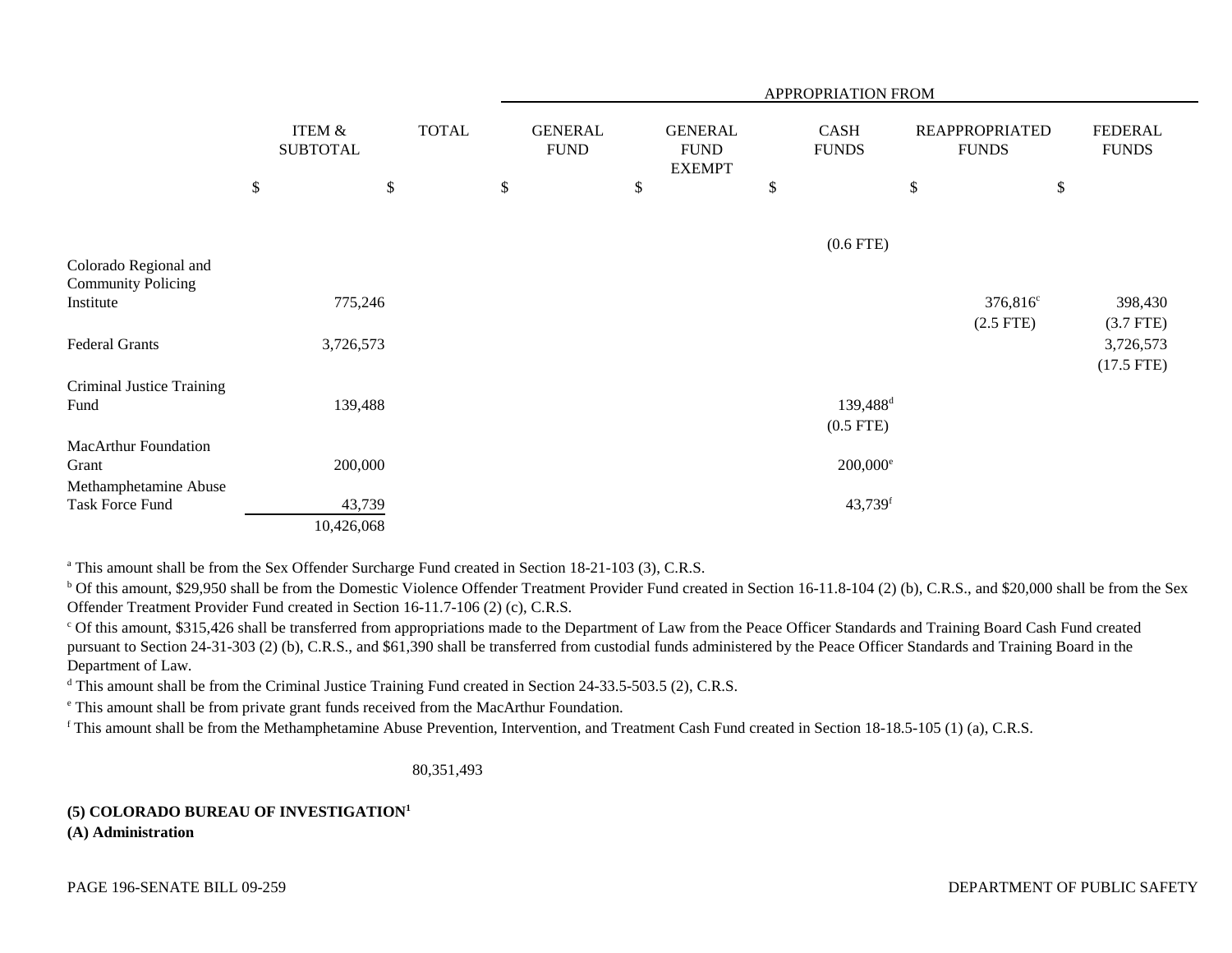|                                                        |                           |              |                               | APPROPRIATION FROM    |                                                |  |                             |                                      |                                       |                        |                                |
|--------------------------------------------------------|---------------------------|--------------|-------------------------------|-----------------------|------------------------------------------------|--|-----------------------------|--------------------------------------|---------------------------------------|------------------------|--------------------------------|
|                                                        | ITEM &<br><b>SUBTOTAL</b> | <b>TOTAL</b> | <b>GENERAL</b><br><b>FUND</b> |                       | <b>GENERAL</b><br><b>FUND</b><br><b>EXEMPT</b> |  | <b>CASH</b><br><b>FUNDS</b> |                                      | <b>REAPPROPRIATED</b><br><b>FUNDS</b> |                        | <b>FEDERAL</b><br><b>FUNDS</b> |
|                                                        | \$<br>\$                  |              | \$                            |                       | \$                                             |  | \$                          |                                      | \$                                    | \$                     |                                |
| <b>Personal Services</b>                               | 361,196                   |              |                               | 291,651               |                                                |  |                             | $69,545^{\circ}$                     |                                       |                        |                                |
| <b>Operating Expenses</b>                              | 23,984                    |              |                               | $(3.0$ FTE)<br>13,007 |                                                |  |                             | $(1.0$ FTE)<br>$10,977$ <sup>a</sup> |                                       |                        |                                |
| <b>Vehicle Lease Payments</b><br><b>Federal Grants</b> | 211,685<br>834,526        |              |                               | 179,849               |                                                |  |                             | $7,221^{\circ}$                      |                                       | $17,679^{\rm b}$       | 6,936<br>834,526               |
| <b>Indirect Cost Assessment</b>                        | 415,729<br>1,847,120      |              |                               |                       |                                                |  |                             | 314,728 <sup>c</sup>                 |                                       | $101,001$ <sup>d</sup> | $(3.0$ FTE)                    |

<sup>a</sup> These amounts shall be from fingerprint and name check processing fees collected from non-state agencies and from the Colorado Identity Theft and Financial Fraud Cash Fund created in Section 24-33.5-1707 (1) (a), C.R.S.

<sup>b</sup> This amount shall be from Limited Gaming funds appropriated to the Department of Revenue.

<sup>c</sup> This amount shall be from various sources.

<sup>d</sup> This amount shall be from Limited Gaming funds appropriated to the Department of Revenue and from various sources.

# **(B) Colorado Crime Information Center (CCIC)**

| (1) CCIC Program Support  |           |              |                     |                       |
|---------------------------|-----------|--------------|---------------------|-----------------------|
| <b>Personal Services</b>  | 977,141   | 857,510      | $119,631^{\circ}$   |                       |
|                           |           | $(14.8$ FTE) | $(2.2$ FTE)         |                       |
| <b>Operating Expenses</b> | 199,681   | 127,351      | 52,397 <sup>b</sup> | $19,933$ <sup>c</sup> |
|                           | 1,176,822 |              |                     |                       |

<sup>a</sup> This amount shall be from the Sex Offender Registry Fund created in Section 16-22-110 (7), C.R.S. and from fees collected from motor vehicle recyclers pursuant to Section 42-4-2203, C.R.S.

<sup>b</sup> Of this amount, \$39,451 shall be from fingerprint and name check processing fees collected from non-state agencies, \$6,776 shall be from the Sex Offender Registry Fund created in Section 16-22-110 (7), C.R.S., and \$6,170 shall be from fees collected from motor vehicle recyclers pursuant to Section 42-4-2203, C.R.S.

c This amount shall be from fees collected from other state agencies.

### (2) Identification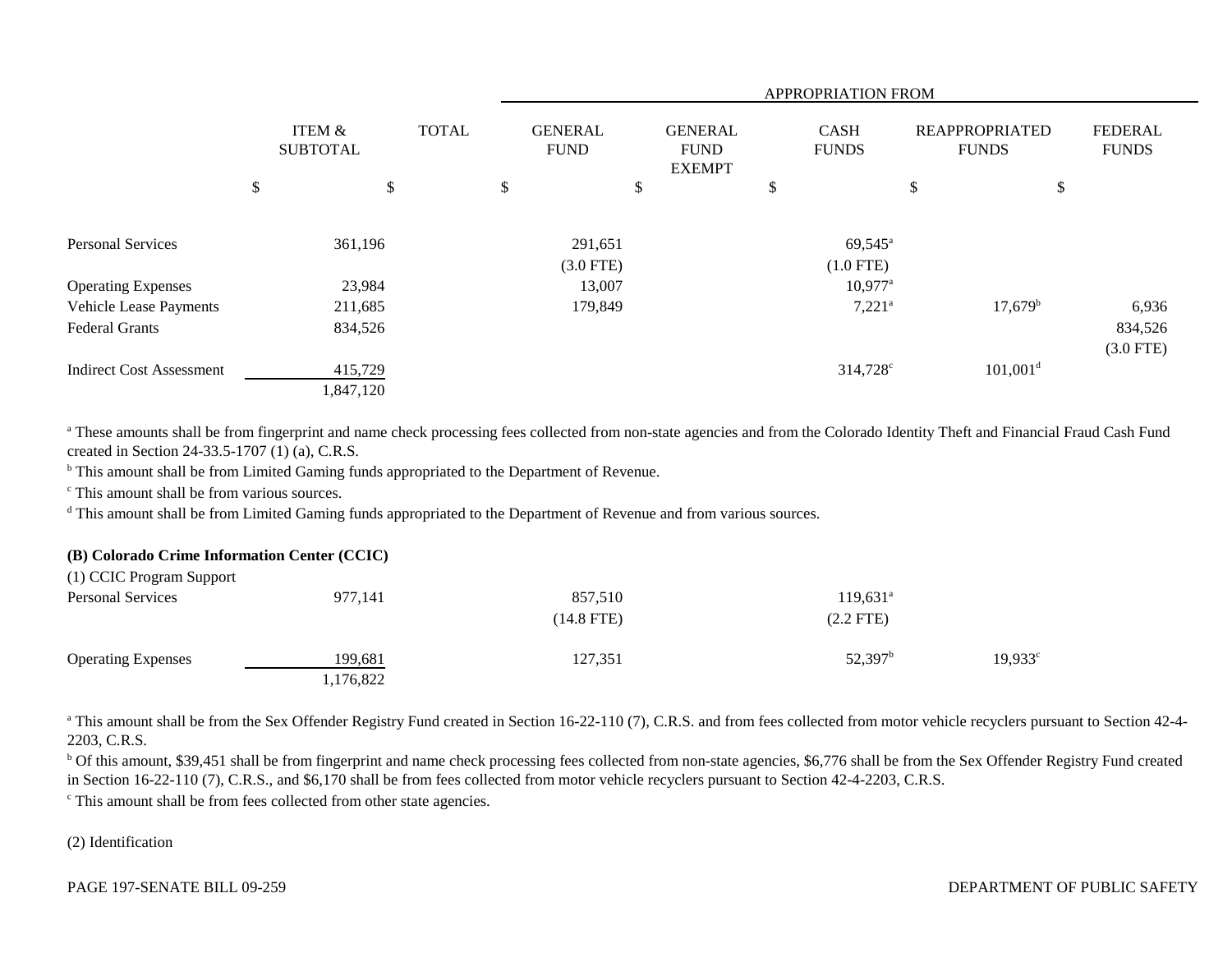|                                   |                           |                      |              |    |                               |    |                                                | APPROPRIATION FROM                     |                                       |                            |                                |
|-----------------------------------|---------------------------|----------------------|--------------|----|-------------------------------|----|------------------------------------------------|----------------------------------------|---------------------------------------|----------------------------|--------------------------------|
|                                   | ITEM &<br><b>SUBTOTAL</b> |                      | <b>TOTAL</b> |    | <b>GENERAL</b><br><b>FUND</b> |    | <b>GENERAL</b><br><b>FUND</b><br><b>EXEMPT</b> | <b>CASH</b><br><b>FUNDS</b>            | <b>REAPPROPRIATED</b><br><b>FUNDS</b> |                            | <b>FEDERAL</b><br><b>FUNDS</b> |
|                                   | \$                        | \$                   |              | \$ |                               | \$ |                                                | \$                                     | \$                                    | \$                         |                                |
| <b>Personal Services</b>          |                           | 3,192,153            |              |    | 1,187,381<br>$(22.3$ FTE)     |    |                                                | 1,815,230 <sup>a</sup><br>$(25.9$ FTE) |                                       | $189,542^b$<br>$(4.9$ FTE) |                                |
| <b>Operating Expenses</b>         |                           | 4,487,309            |              |    | 245,605                       |    |                                                | 1,972,822 <sup>a</sup>                 |                                       | $2,268,882^b$              |                                |
| Lease/Lease Purchase<br>Equipment |                           | 591,235<br>8,270,697 |              |    |                               |    |                                                | 378,392 <sup>a</sup>                   |                                       | $212,843^b$                |                                |

<sup>a</sup> These amounts shall be from fingerprint and name check processing fees collected from non-state agencies.

<sup>b</sup> These amounts shall be from fingerprint and name check processing fees collected from other state agencies.

| (3) Information Technology |           |                      |                     |
|----------------------------|-----------|----------------------|---------------------|
| <b>Personal Services</b>   | 1.359.234 | 1,303,160            | 56,074 <sup>a</sup> |
|                            |           | $(16.0 \text{ FTE})$ | $(1.0$ FTE)         |
| <b>Operating Expenses</b>  | 1,332,627 | 630.114              | $702,513^t$         |
|                            | 2,691,861 |                      |                     |

<sup>a</sup> This amount shall be from fees collected and credited to the Sex Offender Registry Fund pursuant to Section 16-22-110 (7), C.R.S.

<sup>b</sup> Of this amount, \$631,875 shall be from fingerprint and name check processing fees collected from non-state agencies, \$45,811 shall be from the Sex Offender Registry Fund created in Section 16-22-110 (7), C.R.S., and \$24,827 shall be from various sources.

| 8.483.997 | 7,798,775                                 |                        | 685,222 <sup>a</sup> |
|-----------|-------------------------------------------|------------------------|----------------------|
|           | $(95.8$ FTE)                              |                        | $(7.0$ FTE)          |
| 2,871,195 | 2,519,768                                 | $276,125^{\rm b}$      | $75.302^{\circ}$     |
|           |                                           |                        |                      |
| 651,455   |                                           | $651,455$ <sup>d</sup> |                      |
|           |                                           | $(7.0$ FTE)            |                      |
|           | (C) Laboratory and Investigative Services |                        |                      |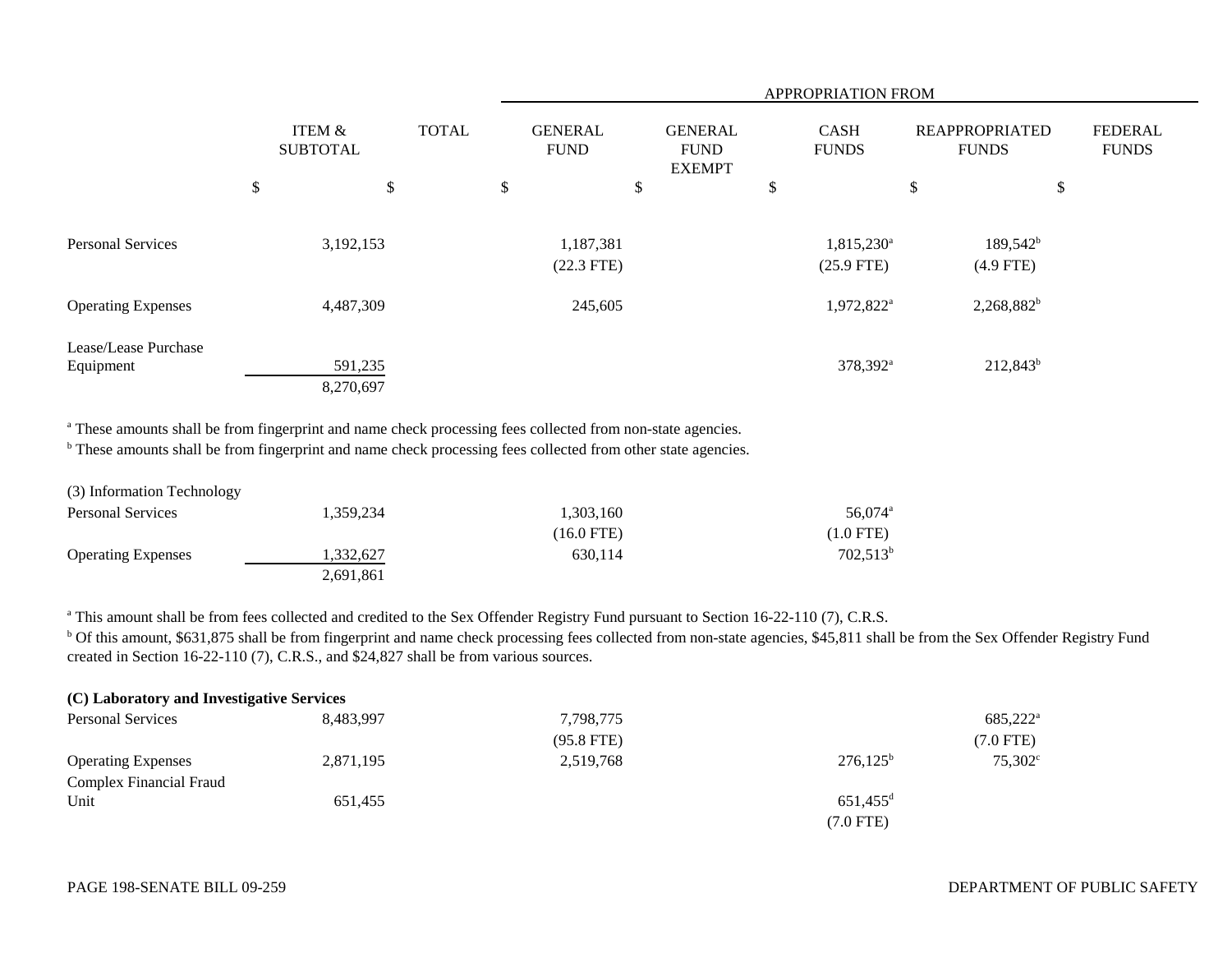|                                   |                                           | <b>APPROPRIATION FROM</b>     |                                                |                             |                                |                         |  |  |  |
|-----------------------------------|-------------------------------------------|-------------------------------|------------------------------------------------|-----------------------------|--------------------------------|-------------------------|--|--|--|
|                                   | ITEM &<br><b>TOTAL</b><br><b>SUBTOTAL</b> | <b>GENERAL</b><br><b>FUND</b> | <b>GENERAL</b><br><b>FUND</b><br><b>EXEMPT</b> | <b>CASH</b><br><b>FUNDS</b> | REAPPROPRIATED<br><b>FUNDS</b> | FEDERAL<br><b>FUNDS</b> |  |  |  |
|                                   | \$<br>\$                                  | \$                            | \$                                             | ۰D                          | \$                             | \$                      |  |  |  |
| Lease/Lease Purchase<br>Equipment | 439,196                                   | 439,196                       |                                                |                             |                                |                         |  |  |  |
|                                   | 12,445,843                                |                               |                                                |                             |                                |                         |  |  |  |

<sup>a</sup> This amount shall be from Limited Gaming funds appropriated to the Department of Revenue.

<sup>b</sup> This amount shall be from the Offender Identification Fund created in Section 24-33.5-415.6 (1), C.R.S.

<sup>c</sup> Of this amount, \$56,974 shall be from Limited Gaming funds appropriated to the Department of Revenue and \$18,328 shall be from the Division of Criminal Justice, Victims Assistance and Law Enforcement Fund created in Section 24-33.5-506 (1), C.R.S.

<sup>d</sup> This amount shall be from the Colorado Identity Theft and Financial Fraud Cash Fund created in Section 24-33.5-1707 (1) (a), C.R.S.

| (D) State Point of Contact - National Instant Criminal Background Check Program |           |                      |                     |  |  |  |  |  |
|---------------------------------------------------------------------------------|-----------|----------------------|---------------------|--|--|--|--|--|
| Personal Services                                                               | 1.259.438 | 1.092.209            | $167.229^{\circ}$   |  |  |  |  |  |
|                                                                                 |           | $(22.0 \text{ FTE})$ | $(4.4$ FTE)         |  |  |  |  |  |
| <b>Operating Expenses</b>                                                       | 399.693   | 344,057              | 55.636 <sup>a</sup> |  |  |  |  |  |
|                                                                                 | 1.659.131 |                      |                     |  |  |  |  |  |

28,091,474

<sup>a</sup> These amounts shall be from permit application fees collected pursuant to Section 18-12-205 (2) (b), C.R.S.

| <b>TOTALS PART XVII</b> |               |              |                             |              |              |
|-------------------------|---------------|--------------|-----------------------------|--------------|--------------|
| (PUBLIC SAFETY)         | \$249,170,172 | \$83,212,852 | $$118.101.303$ <sup>a</sup> | \$21,216,916 | \$26,639,101 |

<sup>a</sup> Of this amount, \$92,811,631 is from the Highway Users Tax Fund pursuant to Section 43-4-201 (3) (a) (I) (B), C.R.S.

**FOOTNOTES** -- The following statements are referenced to the numbered footnotes throughout section 2.

1 Department of Corrections, Management, Executive Director's Office Subprogram; Department of Human Services, Mental Health and Alcohol and Drug Abuse Services, Alcohol and Drug Abuse Division; and Division of Youth Corrections; Judicial Department, Probation and Related Services; and Department